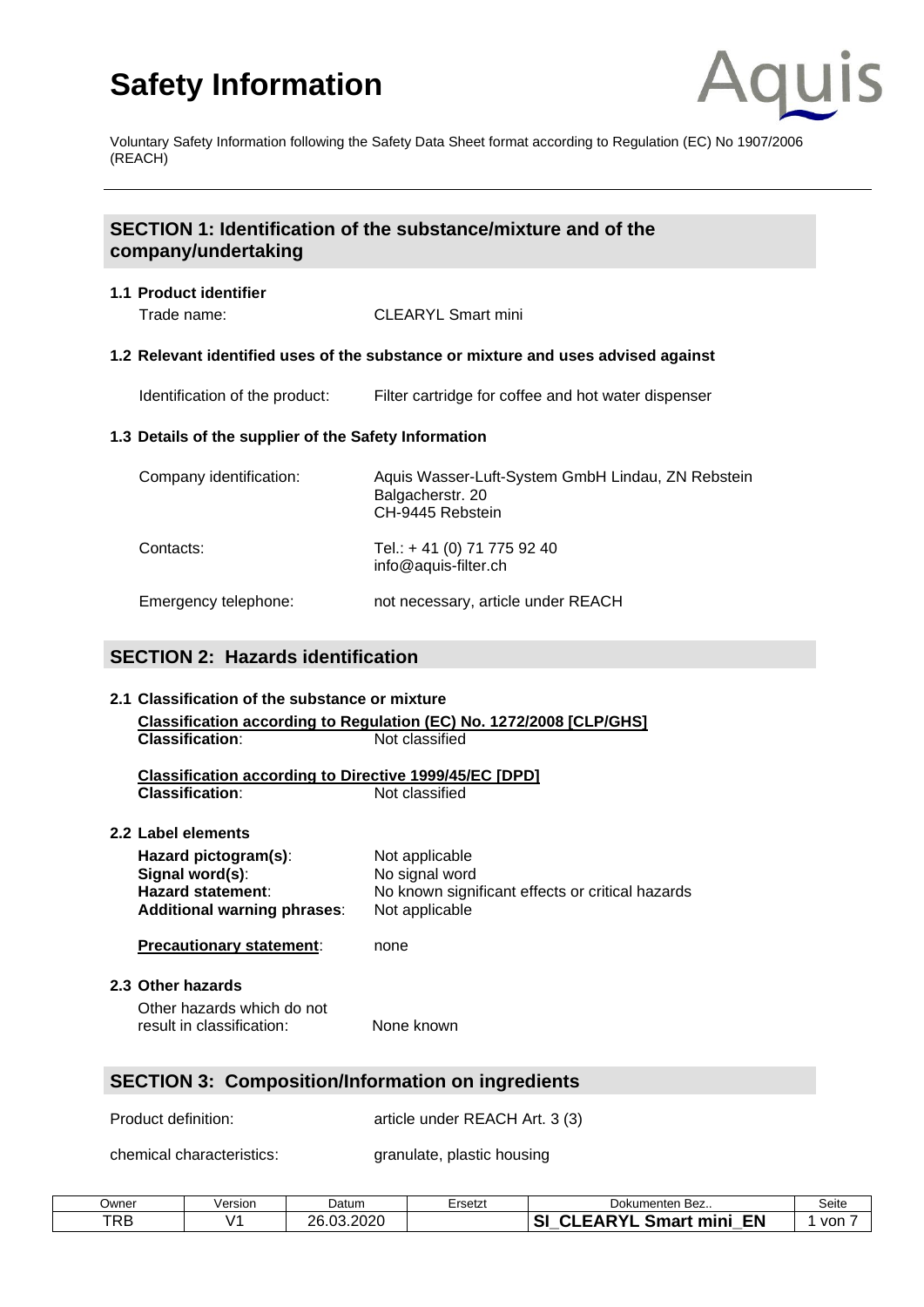

Voluntary Safety Information following the Safety Data Sheet format according to Regulation (EC) No 1907/2006 (REACH)

| ingredients accord. EU-reference: | modified acrylic-copolymer in form of hydrogen and sodium,<br>activated carbon, silver, water, polypropylen |
|-----------------------------------|-------------------------------------------------------------------------------------------------------------|
| dangerous ingredients:            | Due to the wrapping (solid plastic housing) no direct skin<br>contact, eye contact or ingestion possible    |

## **SECTION 4: First aid measures**

| 4.1 Description of first aid measures<br>generell information: | none                                                                                                     |
|----------------------------------------------------------------|----------------------------------------------------------------------------------------------------------|
| skin contact:                                                  | Due to the wrapping (solid plastic housing) no direct skin<br>contact, eye contact or ingestion possible |
| eye contact:                                                   | Due to the wrapping (solid plastic housing) no direct skin<br>contact, eye contact or ingestion possible |
| Ingestion:                                                     | Due to the wrapping (solid plastic housing) no direct skin<br>contact, eye contact or ingestion possible |
| speciall information for the doctor:                           | none                                                                                                     |
| special means<br>for first aid necessary:                      | none                                                                                                     |
| supplementary information:                                     | none                                                                                                     |

- **4.2 Most important symptoms and effects, both acute and delayed**  See section 11 for detailed information
- **4.3 Indication of any immediate medical attention and special treatment needed**  See section 11 for detailed information

## **SECTION 5: Fire-fighting measures**

## **5.1 Extinguishing media**

| suitable extinguishing media:                                     | All common extinguishing media (product itself doesn't<br>burn). Adjust extinguishing measures to surrounding fire. |
|-------------------------------------------------------------------|---------------------------------------------------------------------------------------------------------------------|
| extinguishing media which must<br>not be used for safety reasons: | none                                                                                                                |

## **5.2 Special hazards arising from the substance or mixture**

special exposure hazards arising from the substance, its combustion residues or resulting gases: none

| Owner      | Version    | Datum                        | Ersetzi | Bez<br>Dokumenten                                                | Seite |
|------------|------------|------------------------------|---------|------------------------------------------------------------------|-------|
| <b>TRB</b> | $\sqrt{ }$ | ാറാ∩<br>റമ<br>$\sim$<br>ั∪∠∪ |         | ו שר<br><b>EN</b><br>$\ddot{\phantom{1}}$<br>ےmart<br>mini<br>э. | von   |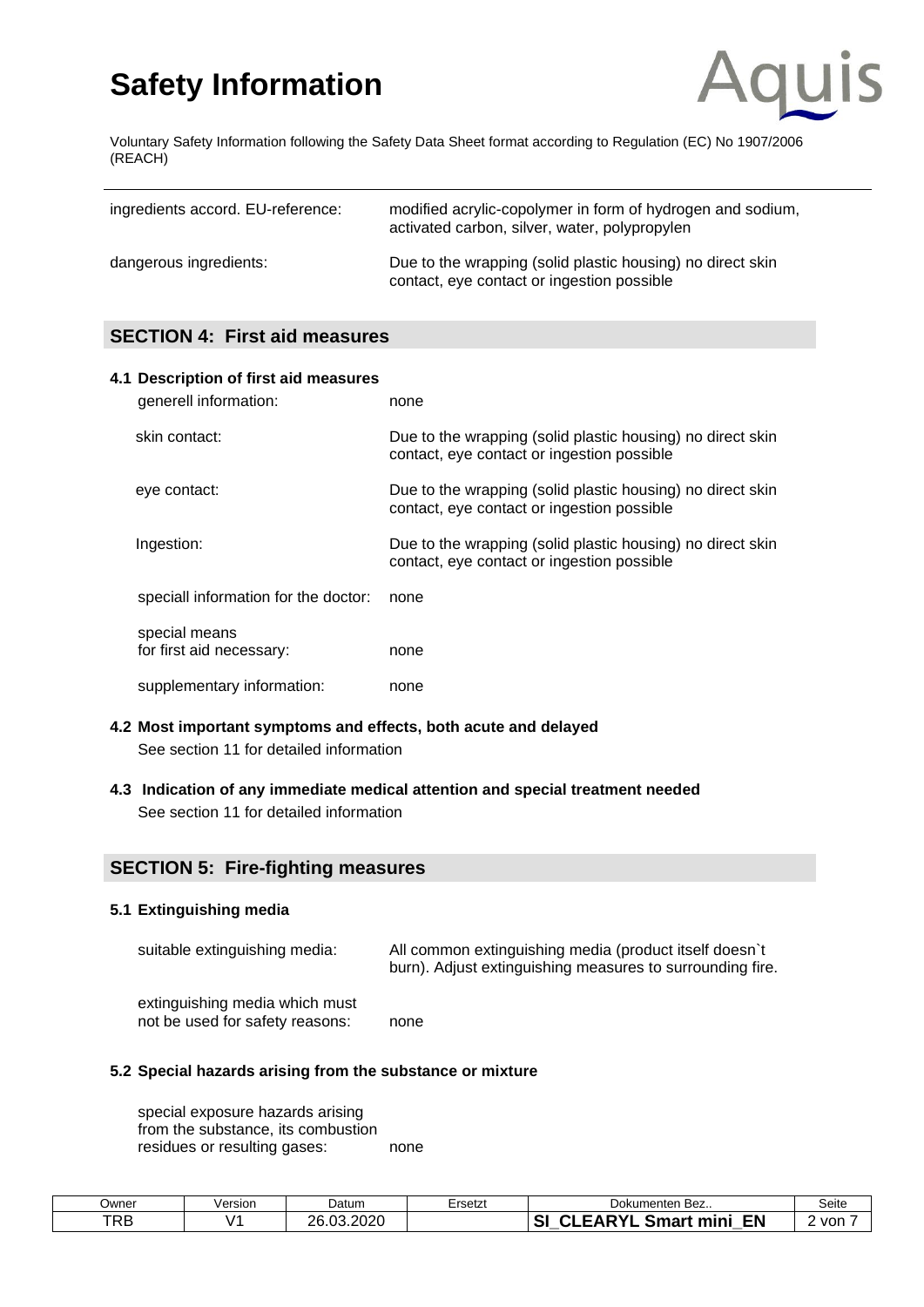

Voluntary Safety Information following the Safety Data Sheet format according to Regulation (EC) No 1907/2006 (REACH)

**5.3 Advice for firefighters**  special protective equipment for fire-fighters: **Protect body**, face and hands

## **SECTION 6: Accidental release measures**

- **6.1 Personal precautions, protective equipment and emergency procedures**  personal precautions: none
- **6.2 Environmental precautions**  environmental precautions: none
- **6.3 Methods and material for containment and cleaning up**  Absorb or sweep up material and dispose of in household waste

| 6.4 Reference to other sections: | see section 1 for contact information in emergency                            |
|----------------------------------|-------------------------------------------------------------------------------|
|                                  | See section 8 for information on appropriate personal<br>protective equipment |
|                                  | See section 13 for additional waste treatment                                 |

## **SECTION 7: Handling and storage:**

#### **7.1 Precautions for safe handling**

| Handling: | When utilisation is appropriate there are |
|-----------|-------------------------------------------|
|           | no special measures needed.               |

#### **7.2 Conditions for safe storage, including any incompatibilities**

| Storage: | Protect against humidity, water, direct insolation and high |
|----------|-------------------------------------------------------------|
|          | temperatures (40°C and more).                               |

## **7.3 Specific end use(s)**

Recommendations Industrial sector specific solutions: Not available

## **SECTION 8: Exposure control/personal protection**

#### **8.1 Control parameters**

Exposure limit values: None

## **8.2 Exposure controls**

| Owner | Version       | Datum              | Ersetzt | 、Bez<br>Dokumenten                                                    | Seite |
|-------|---------------|--------------------|---------|-----------------------------------------------------------------------|-------|
| TRB   | $\mathcal{L}$ | 3.2020<br>ንድ<br>በ3 |         | . DVI<br><b>EN</b><br>$\sim$<br>TAR.<br><b>Smart mini</b><br>ञ<br>$-$ | von   |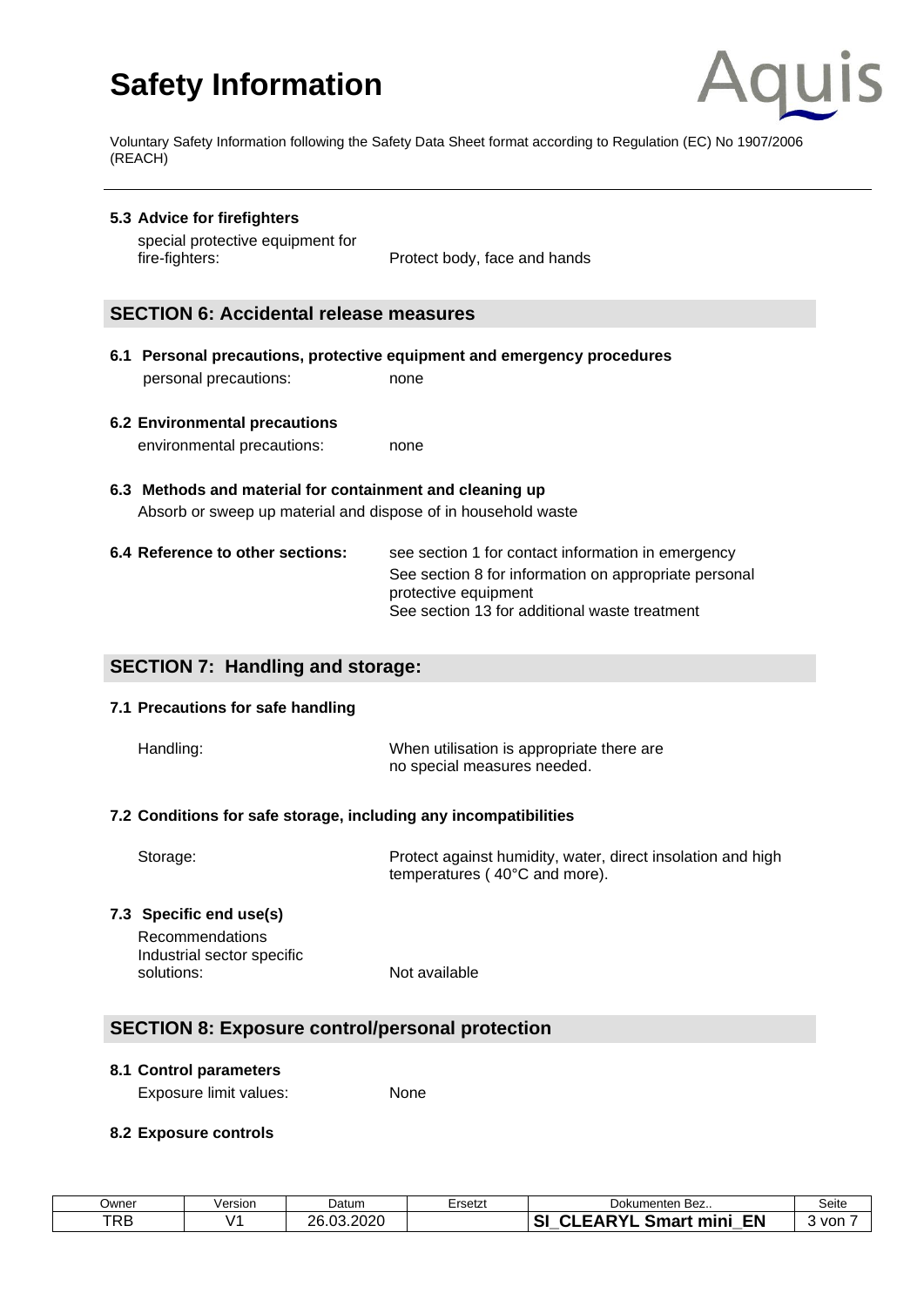

Voluntary Safety Information following the Safety Data Sheet format according to Regulation (EC) No 1907/2006 (REACH)

| additional information for the<br>composition of technical<br>installations: | No special measures needed. |
|------------------------------------------------------------------------------|-----------------------------|
| constituent substance with<br>occupational limits to contoll:                | none                        |
| personal protection:                                                         | none                        |

## **SECTION 9: Physical and chemical properties**

## **9.1 Information on basic physical and chemical properties**

| Form:<br>Color:<br>Odour:                  | granulate (mix)<br>light amber/black |
|--------------------------------------------|--------------------------------------|
| flashpoint:                                | not applicable                       |
| ignition temperature:                      | not applicable                       |
| explosion limit:                           | not applicable                       |
| density:<br>apparent weight:<br>viscosity: |                                      |
| solubility in water:                       | insoluble                            |
| pH (20°C), 12°dH:                          | 2.2 $q/l$ : approx. 6.0              |

#### **9.2 Other information**

No additional information

## **SECTION 10: Stability and reactivity**

| <b>10.1 Reactivity:</b>         | No specific test data to reactivity available for this<br>product                 |
|---------------------------------|-----------------------------------------------------------------------------------|
| <b>10.2 Chemical stability:</b> | The product is stable                                                             |
| 10.3 Possibility of             |                                                                                   |
| hazardous reactions:            | Under normal conditions of storage and use, hazardous<br>reactions will not occur |
| 10.4 conditions to avoid:       | No degradation when appliance is conventional.                                    |
| 10.5 materials to avoid:        | Not to mix with strong oxidizing acids.                                           |
| 10.6 hazardous decomposition    |                                                                                   |

**products:** None, when appliance is conventional.

| Jwner      | /ersion | Datum                       | Ersetzt | Dokumenten<br>Bez                                     | Seite |
|------------|---------|-----------------------------|---------|-------------------------------------------------------|-------|
| <b>TRB</b> | .       | 3.2020<br>วค<br>$\sim$<br>. |         | <b>EN</b><br>S<br><b>ADVI</b><br>mini<br>Smart<br>. . | von   |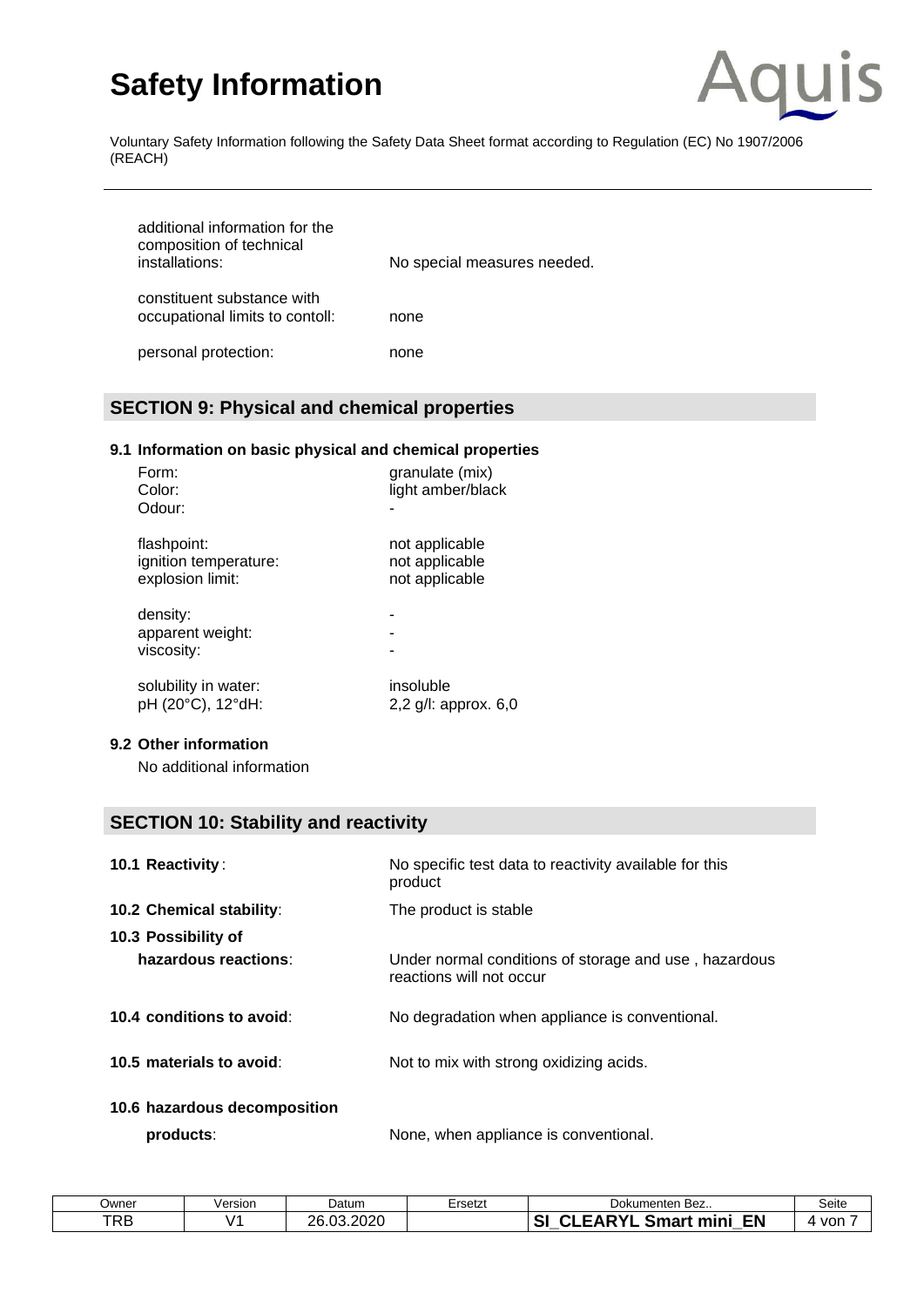

Voluntary Safety Information following the Safety Data Sheet format according to Regulation (EC) No 1907/2006 (REACH)

## **SECTION 11: Toxicological information**

**11.1 Information on toxicological effects** Not available

## **SECTION 12: Ecological information**

| 12.1 Toxicity<br><b>Conclusion/Summary:</b>                         | Not available                    |
|---------------------------------------------------------------------|----------------------------------|
| 12.2 Persistance and degradability<br><b>Conclusion/Summary:</b>    | Not available                    |
| 12.3 Bioaccumulative potential:                                     | Not available                    |
| 12.4 Mobility in soil<br>Soil/water partition<br>Coefficient (Koc): | Not available                    |
| 12.5 Results of PBT and vPvB assessment<br>PBT:<br>vPvB∶            | Not applicable<br>Not applicable |

**12.6 Other adverse effects**: None

The function of public [sewage](http://dict.leo.org/se?lp=ende&p=/Mn4k.&search=sewage) [treatment](http://dict.leo.org/se?lp=ende&p=/Mn4k.&search=treatment) [plants](http://dict.leo.org/se?lp=ende&p=/Mn4k.&search=plants) will not get affected, not even by a bigger quantity. The product is biologicaly inert and not [degradable.](http://dict.leo.org/se?lp=ende&p=/Mn4k.&search=bio-degradable) The product is not water-endangering.

## **SECTION 13: Disposal considerations**

#### **13.1 Waste treatment methods**

[Adequate](http://dict.leo.org/se?lp=ende&p=/Mn4k.&search=adequate) [and](http://dict.leo.org/se?lp=ende&p=/Mn4k.&search=and) [orderly](http://dict.leo.org/se?lp=ende&p=/Mn4k.&search=orderly) obliteration at the responsible department

Waste key numbers:

- 19 00 00 wastes from waste management facilities, off-site waste water treatment plants and the preparation of water intended for human consumption and water for industrial use 19 09 00 wastes from the preparation of water intended for human consumption or water for industrial use
- 19 09 04 spent activated carbon
- 19 09 05 saturated or spent ion exchange resins
- 19 09 99 wastes not otherwise specified

Recycling through producer.

Disposal of smaller quantities through domestic waste (waste key number 20 01 39 plastics)

| <b>Jwner</b> | /ersion  | Datum          | Ersetzt | ≅Bez<br>Dokumenten                                                         | Seite |
|--------------|----------|----------------|---------|----------------------------------------------------------------------------|-------|
| <b>TRB</b>   | $\prime$ | .03.2020<br>วค |         | $\mathbf{C}$<br><b>CADVI</b><br><b>EN</b><br><b>Smart mini</b><br>ΔK<br>Эľ | von   |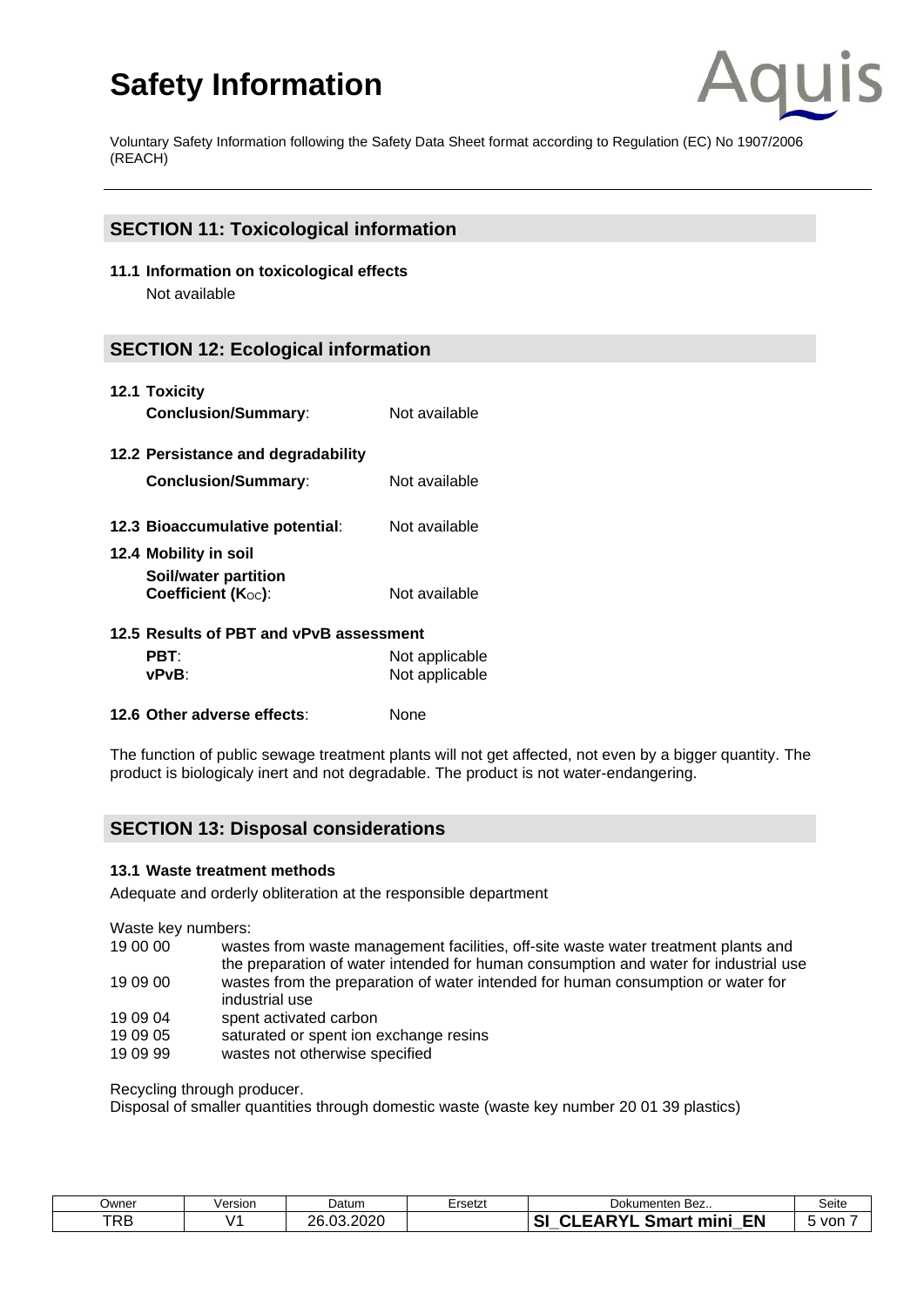

Voluntary Safety Information following the Safety Data Sheet format according to Regulation (EC) No 1907/2006 (REACH)

### **SECTION 14: Transport information**

## **14.1 UN number**

| ADR/RID     |  |
|-------------|--|
| <b>ADN</b>  |  |
| <b>IMDG</b> |  |
| IATA        |  |

#### **14.2 UN proper shipping name**

| ADR/RID     | ÷ = |
|-------------|-----|
| <b>ADN</b>  | ÷ = |
| IMDG.       | ÷ = |
| <b>IATA</b> | ٠.  |

## **14.3 Transport hazard class(es)/marks**

#### **14.4 Packing group**

| ADR/RID |     |
|---------|-----|
| ADN     | ÷ = |
| IMDG    | ÷ = |
| IATA    |     |

#### **14.5 Environmental hazards**

| : No |
|------|
| : No |
| : No |
| : No |
|      |

#### **14.6 Special precautions for user/Additional information**

| ADR/RID | : Not regulated |
|---------|-----------------|
| ADN     | : Not regulated |
| IMDG    | : Not regulated |
| IATA    | : Not regulated |

## **14.7 Transport in bulk according to Annex II of MARPOL 73/78 and the IBC Code**

Not available

Hazard notes: Not dangerous cargo Avoid temperatures below -20°C Avoid heat above +40 °C Keep separated from foodstuffs

| Owner      | √ersion | Datum                       | Ersetzt | Dokumenten Bez                             | Seite |
|------------|---------|-----------------------------|---------|--------------------------------------------|-------|
| <b>TRB</b> |         | חרחר<br>ገድ<br>$\sim$<br>∪∠∪ |         | $\lambda$ DV.<br><b>EN</b><br>Smart<br>min | von   |